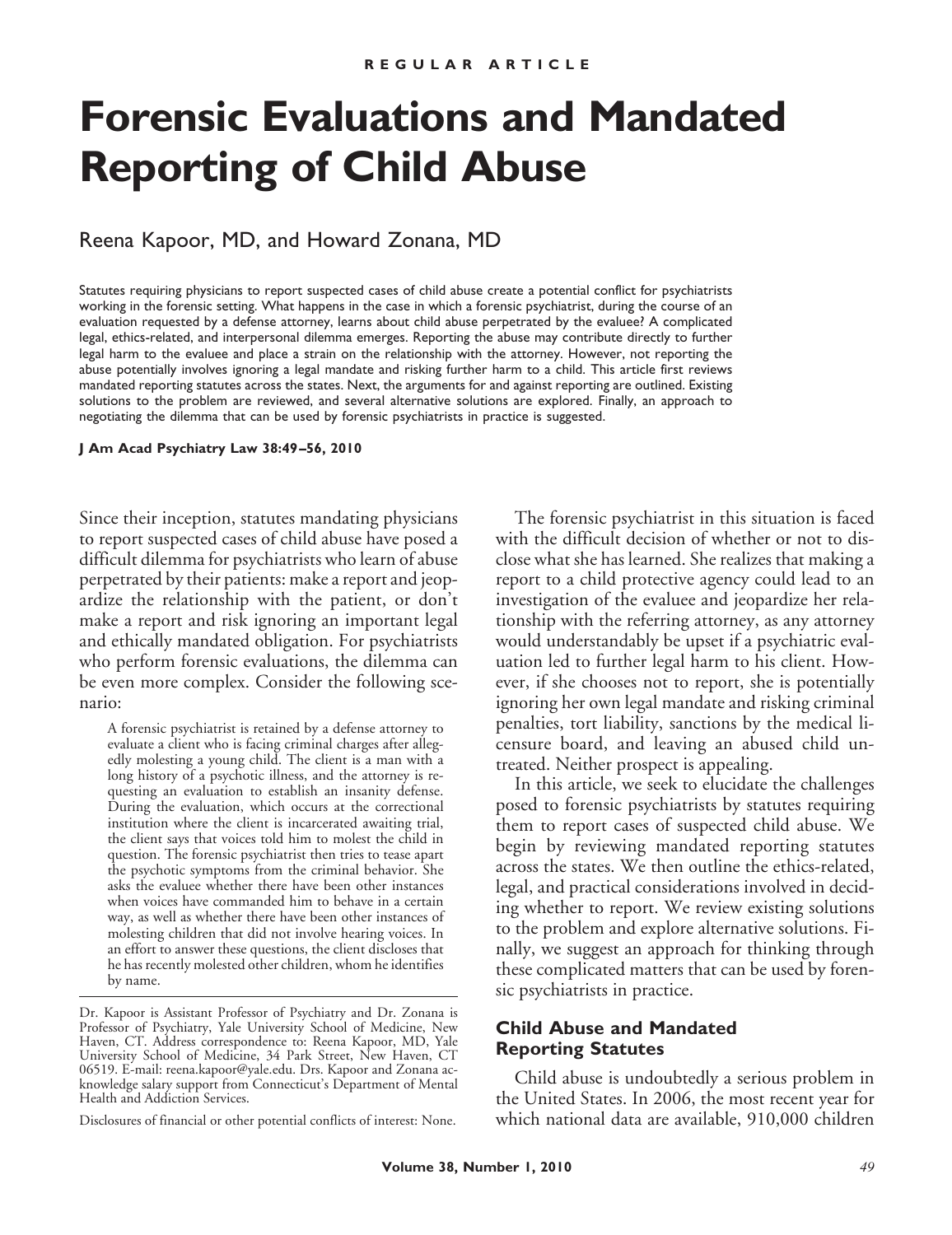were determined to be victims of abuse or neglect, and 1,530 children died as a result of this maltreatment.<sup>1</sup> Despite the existence of statutes since the 1960s that require certain individuals to report suspected cases of child abuse to a child protective agency (henceforth "mandated reporting statutes"), the prevalence of child abuse has remained relatively constant in the 16 years since national data have been collected (Ref. 1, p 36). Add to this the generally accepted belief that child abuse is underreported, and it is clear that the problem is both widespread and severe.

Mandated reporting statutes first were enacted in the 1960s in response to growing concern about under-recognition of battered child syndrome in schools and hospitals. In 1974, Congress passed the Child Abuse Prevention and Treatment Act (CAPTA), which provided federal funding to states that implemented child protection programs.<sup>2</sup> The funds provided by CAPTA supported prevention, assessment, investigation, prosecution, and treatment efforts that were in compliance with the terms of the Act. One of the provisions of CAPTA was that, in order to receive federal funding, states had to enact mandated reporting laws, and as a result, all states either created new statutes or revised their existing ones. Since that time, all 50 states and the District of Columbia have maintained some form of mandated reporting statute.<sup>3</sup>

Although mandated reporting statutes are superficially similar across the states, they vary considerably in the details of who must report, the circumstances under which they must report, and the procedure by which they must do so. $3$  Forty-eight states designate individuals from certain professional groups as mandated reporters, and 18 states require all people to report (in addition to specifying certain professions). Typical mandated reporters include social workers, teachers and other school personnel, physicians and other health care workers, mental health professionals, childcare providers, medical examiners or coroners, and law enforcement officers. Some states also include commercial film processors, substance abuse counselors, and clergy among those required to report. Twenty-two states (including the 18 that mandate all persons to report) require reporting by attorneys.<sup>4</sup>

In addition to specifying individuals who are mandated to report child abuse, most states also stipulate who is exempt from reporting. All but four state statutes address the matter of privileged communication with regard to child abuse reporting, either specifically affirming or denying certain privileges (Ref. 3, p 3). Attorney-client privilege is most often affirmed, while physician-patient and husband-wife privileges are most commonly denied. The clergy-penitent privilege lies somewhere in the middle of the spectrum; 26 states currently require members of the clergy to report. Even in those states that recognize the clergy-penitent privilege, the privilege is typically interpreted narrowly to include only those communications made during a confession.<sup>5</sup>

The procedures by which child abuse must be reported also vary significantly among the states. Most states require reporting when a person who is acting in his official capacity has reason to believe that abuse has occurred, although some require that the reporter observe the abuse directly. Some states require as little as 24 hours between the time that abuse is suspected and the time that a report must be made, while others allow a greater amount of time to elapse. Sixteen states require that a reporter divulge his identity and contact information in the report, while the others allow anonymous reporting. Thirty-nine states specifically protect the identity of the reporter from disclosure to the alleged perpetrator, even when other information in the report may be disclosed (Ref. 3, p 4).

Efforts to protect reporters of child abuse typically extend even beyond nondisclosure of their identities. All states provide some form of immunity from liability for persons who report suspected instances of abuse or neglect in good faith, whether these reports are mandated or made voluntarily.<sup>6</sup> A majority of states provide additional immunity for reporters who participate in an investigation of suspected abuse, as well as for those who participate in judicial proceedings that may arise from the investigation. In the converse scenario, those who fail to report when mandated to do so are typically treated harshly. The criminal penalty for failing to report is usually a misdemeanor punishable by a fine, but most states also allow a civil action to be brought by representatives of the abused child against mandatory reporters who fail in their duty. The result is a system that is heavily weighted toward the protection of children; it encourages all persons to report, mandates some individuals to do so, attempts to protect reporters who act in good faith, and punishes those who fail in their capacity as mandated reporters.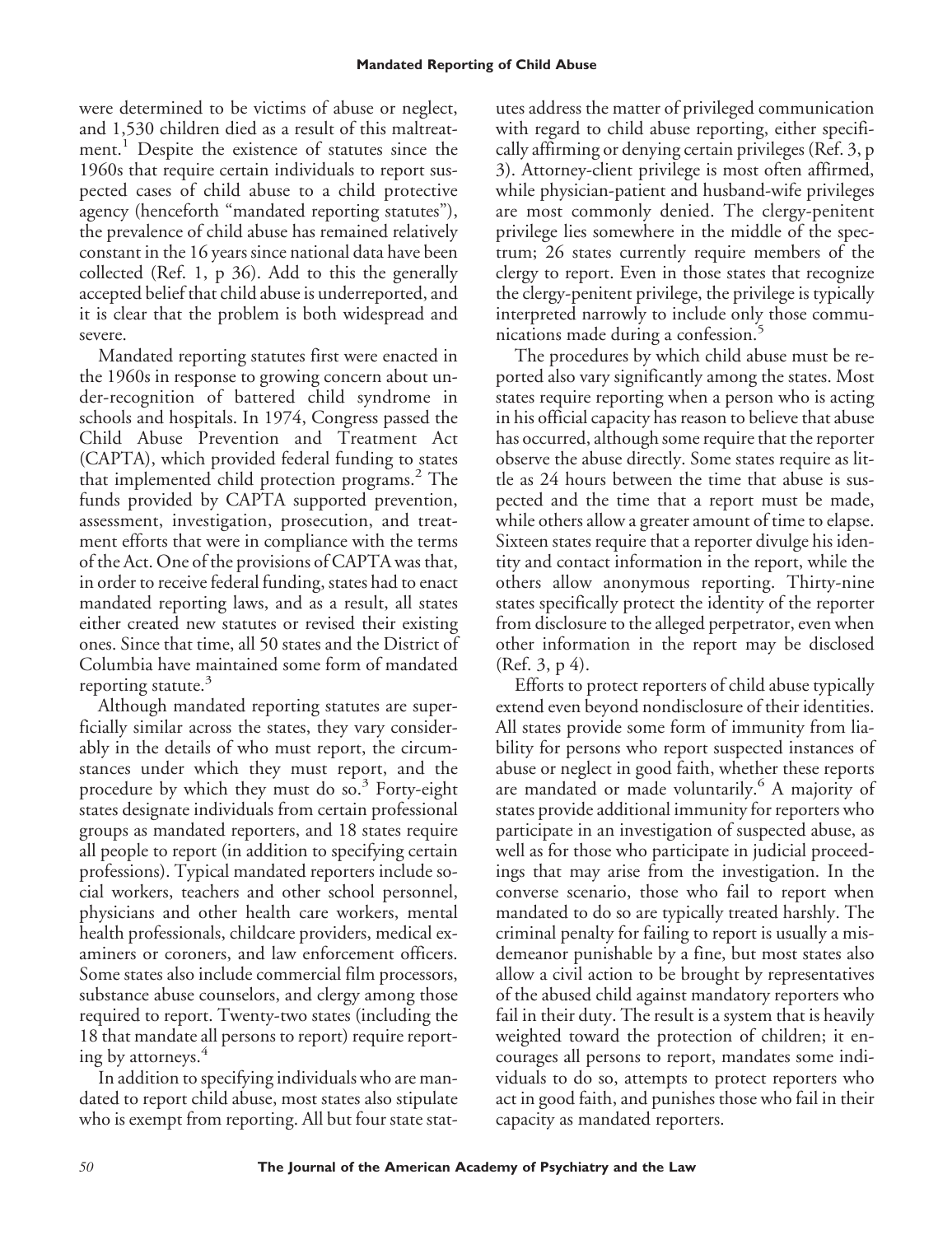There is no question that mandated reporting laws have led to an increase in the number of cases of suspected child abuse that are reported and investigated each year. Between 1995 (the first year that national data were collected) and 2006 (the most recent year for which data are available), referrals of suspected abuse to child protective agencies rose more than 50 percent, from 2 million to 3.3 million referrals per year (Ref. 7, § 2.1; Ref. 1, p 5). The majority, approximately 56 percent, of these reports are made by professionals (Ref. 1, p 6). However, despite the increased reporting and referral of suspected cases of abuse to child protective agencies, the number of children determined to be victims of abuse has remained constant over the past 10 years, at a rate in 2006 of approximately 12.1 per 1000 children (Ref. 1, p 26). The reasons for the relatively steady rates of victimization are unclear, as the problem has not been studied thoroughly. Nevertheless, there remains some question about the efficacy of reporting laws in achieving their ultimate goal: protecting children from harm.

In addition to questions about efficacy, mental health professionals have raised concerns about other negative consequences of mandated reporting. Child abuse investigations can be lengthy and cumbersome, and allegations of abuse come with significant stigma, even if ultimately unsubstantiated. Furthermore, given the disarray of social services for children in most states, there is no guarantee for a would-be reporter that a child taken from an abusive family situation will be placed in a better environment. Mental health clinicians have also raised concerns about the negative impact on the therapeutic relationship that making a report can have. As a result, studies have shown that professionals of all kinds, from teachers to pediatricians, are often reticent to report suspected abuse.<sup>8,9</sup> By one estimate, 30 to 40 percent of psychologists have elected not to report suspected child abuse at some time, $10$  and behavior among other mental health professionals is likely to be similar. Most often, the reason for not reporting is described as a lack of substantiation of the allegation, as well as a belief that more harm than good will come to the child. $^{11}$ 

#### **Dilemma for Forensic Psychiatrists**

Mandated reporting statutes are complex in and of themselves, but they are just one of the considerations that forensic psychiatrists face when deciding

how to handle the clinical scenario outlined at the outset of this article. Mandated reporting statutes delineate one obligation—to report suspicions of abuse to a child protective agency— but this must be weighed alongside important ethics-related and practical considerations that are also involved in the decision. In addition, the forensic psychiatrist must consider the role of attorney-client privilege in this complicated scenario. The result is that strong arguments can be made both for and against reporting the suspected abuse, with no clear resolution to the dilemma.

#### *The Argument for Reporting*

The forensic psychiatrist in our clinical scenario may reasonably begin her search for a clear plan of action by examining her professional ethics guidelines and asking, "What is the right thing to do?" She would be likely to recall the ethics-based principles of respect for persons and truth-telling,<sup>12</sup> and she may draw an analogy between reporting the abuse and disclosing any other sensitive material that a defendant might tell her in a forensic report. She would employ a risk-benefit analysis to this situation just as she would when deciding what to include in a report. Given that a child's well-being is potentially at stake, she may decide that making a disclosure is necessary despite the potential harm to the evaluee. Her professional ethics would not prevent her from taking this action; they would guide her to disclose the minimally required information about the suspected abuse (truth-telling), but to be as respectful as possible to the evaluee when making that disclosure (respect for persons).

After examining the ethics involved in her decision, the forensic psychiatrist would then turn to the practical aspects of reporting. She would note that, in most states, making a report of child abuse simply involves calling a hotline number and filling out a brief form, which typically takes no more than a few minutes. She might weigh this relatively small investment of time and energy against the serious possibility that a child will not receive appropriate treatment or that other victims will remain unidentified. She may also note the potentially catastrophic consequences to herself if it were ever discovered that she did not fulfill her mandated reporting obligation: a licensing board investigation or malpractice suit. She could reason that making a report is the right thing,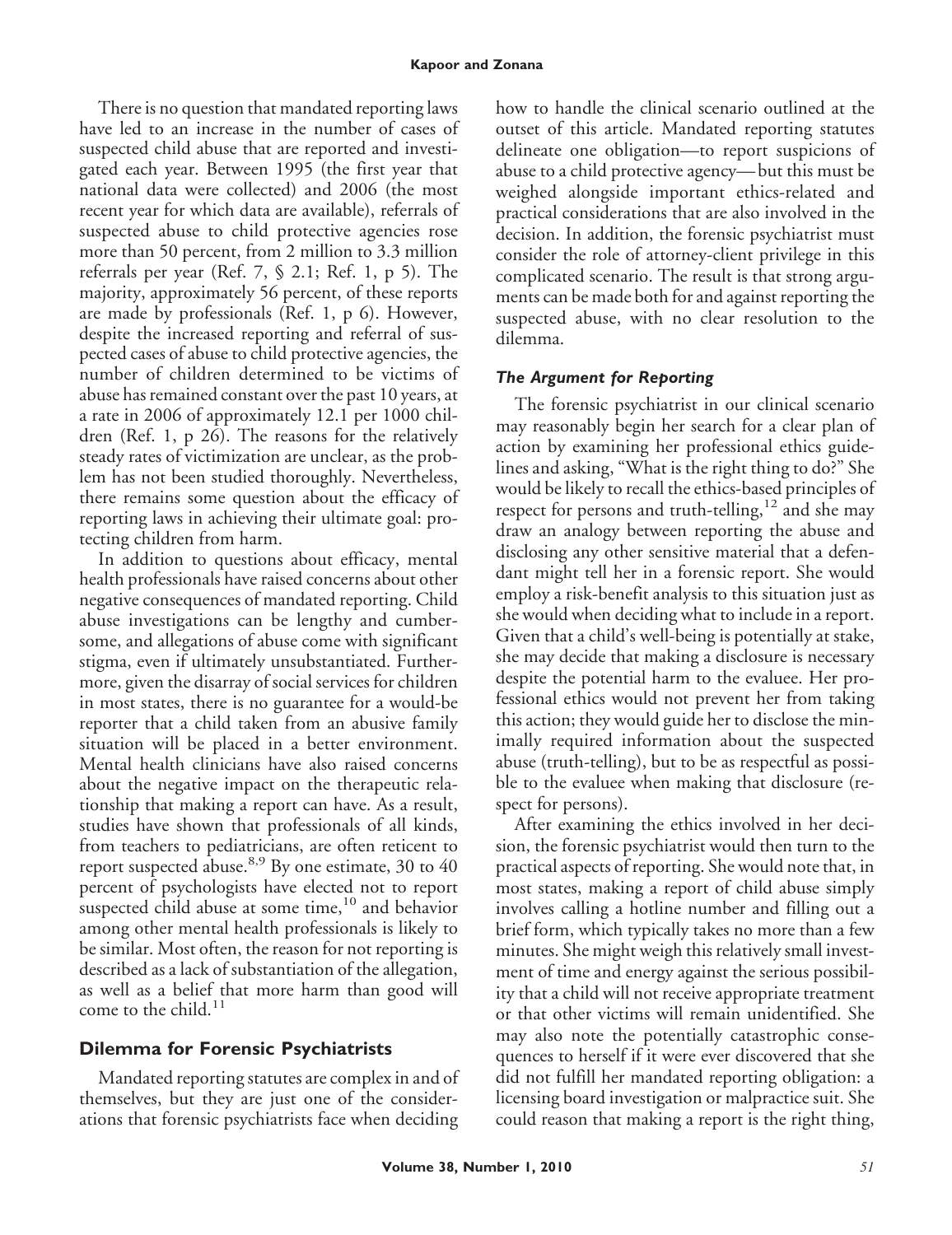and, in the long run, the less risky thing to do, both for herself and for the child in question.

Finally, the forensic psychiatrist would consider whether attorney-client privilege has any bearing on her decision. She may initially think that any statements made to her by a defendant during the course of a forensic evaluation are protected under attorneyclient privilege, but she would soon learn that the interaction between attorney-client privilege and child abuse reporting is actually much more complicated.<sup>4,13</sup> She would first try to determine whether an attorney faced with a similar disclosure by a client would be mandated to report in her state, which may not be entirely clear. Even if it is clear that her state recognizes the attorney-client privilege as an exception to mandated reporting, the question of whether physicians who are retained by attorneys fall within the scope of that privilege may remain unanswered. In the majority of states, there is no case law or legislation that clarifies this question. Although some have argued that the intent of mandated reporting statutes is to exempt attorneys and their agents (such as investigators or experts) from the reporting obligation, the forensic psychiatrist would be unlikely to find specific legal precedents to support this position (except in Maryland, as outlined below).

Taking the ethics-based, practical, and legal factors into consideration, the forensic psychiatrist could reasonably arrive at the decision to report the suspected child abuse. She would note that her obligation as a mandated reporter is clearly defined in her state's statute. Her professional ethics do not prevent her from making a report as long as she remains respectful of the evaluee when disclosing the information. From a practical standpoint, making a report is not cumbersome, and it might protect her from a licensure board complaint or malpractice suit in the future. In the absence of clear case law or legislation stating that attorney-client privilege outweighs the psychiatrist's mandated reporting obligation, she would conclude that she must report.

#### *The Argument Against Reporting*

Although a review of the ethics of truth-telling and respect for persons might not help guide the forensic psychiatrist in our scenario, an important principle of traditional medical ethics—first, do no harm provides a compelling argument for not reporting the suspected child abuse. Psychiatric evaluations are undertaken as part of a criminal defense with the expectation (by both the defendant and his attorney) that the outcome will, at worst, simply not be helpful to the legal case. Nobody expects a psychiatric evaluation to result in the filing of additional charges against the defendant. One could argue that a physician taking an action that results in further legal harm to the evaluee violates the principle of nonmaleficence. Furthermore, such an action is contrary to the original intent of the psychiatric consultation. Why would an attorney ever request a psychiatric evaluation knowing that his client could emerge from it worse off than when he started? Viewed in this light, the decision to report the suspected abuse simply seems wrong.

Next, the psychiatrist would consider the practical consequences of making a report. First, she might note that the evaluee is currently incarcerated and that he does not pose a substantial risk to children as long as he remains in jail. She might also reason that the chance of a malpractice suit or licensure board complaint being filed against her if it were discovered that she did not report is somewhat remote. In fact, these ramifications are likely to be less of an immediate concern than her relationship with the retaining attorney. At best, the attorney might disagree about the psychiatrist's duty to report but understand her decision to do so. At worst, making a report could lead to a very unpleasant interpersonal interaction and to being taken off the case. The psychiatrist may not be hired for future cases by the attorney, and if she practices in an area where referrals are highly dependent upon reputation and word of mouth, the decision could substantially hurt her forensic practice. This practical consideration may sway her not to report.

Finally, the forensic psychiatrist may be convinced by the argument that a disclosure of abuse made by the defendant is protected under the umbrella of attorney-client privilege. The courts have held that a psychiatrist who is retained by a defense attorney as part of a criminal defense cannot be compelled to disclose the results of the evaluation in a judicial proceeding if doing so would be harmful to the client,<sup>14</sup> so it stands to reason that the same rule should apply to out-of-court disclosures, such as those made by a psychiatrist to a child protective agency or to law enforcement. Although there may be no case law or legislation to confirm this in most jurisdictions, one could reasonably argue that the attorney-client priv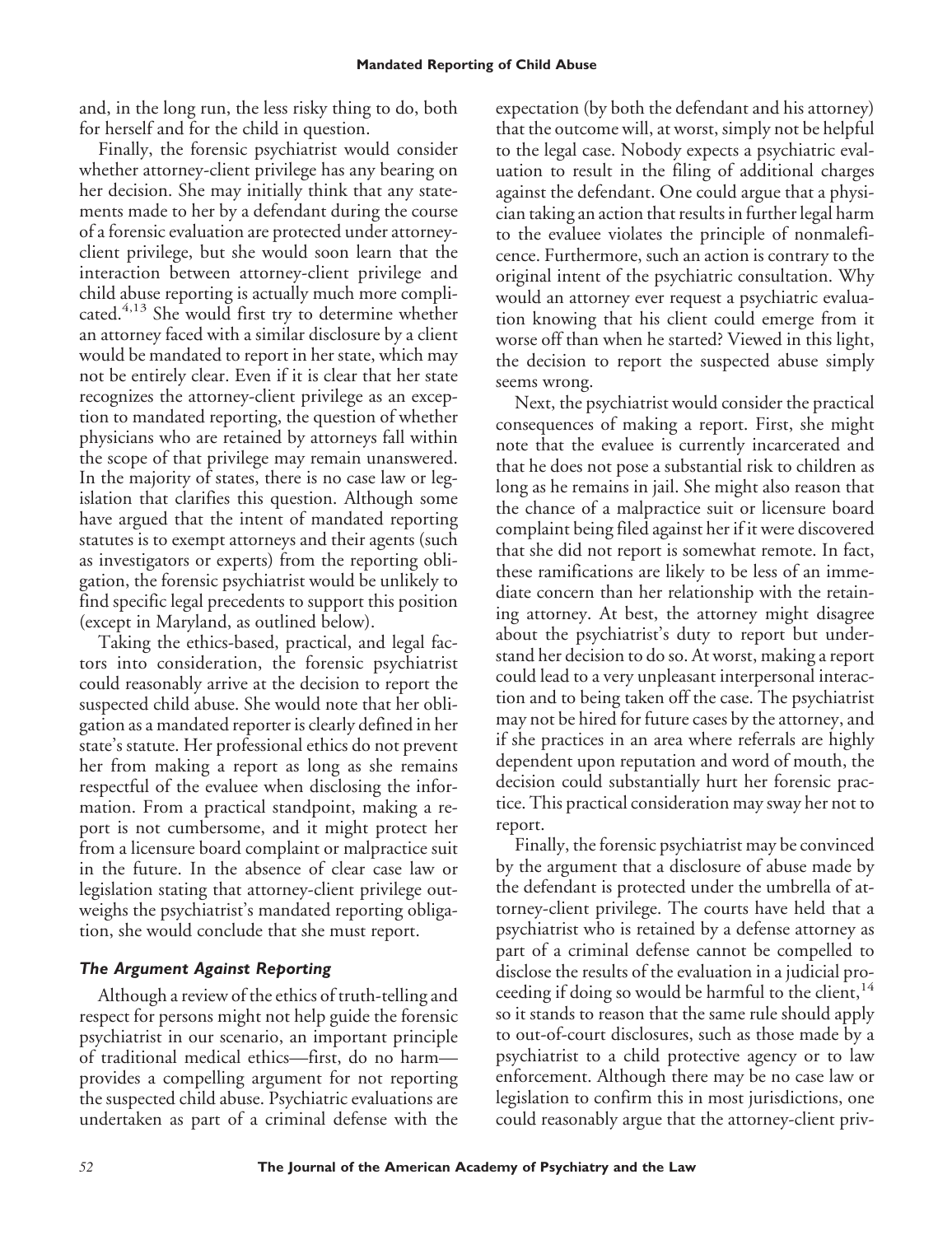ilege exception to mandated reporting is intended to extend to all who work in service of the attorney.

Thus, an equally compelling argument against reporting by the forensic psychiatrist in our scenario can be made. She could reason that the ethics of nonmalificence guides her not to disclose the suspected abuse, as she should not cause harm to the evaluee. She would understand that making a disclosure could ruin her relationship with the retaining attorney and possibly damage her forensic practice. Finally, she could argue that statements made to her by the defendant fall within the scope of attorneyclient privilege, and if the attorney is not mandated to report child abuse, neither is she.

#### **Maryland's Mandated Reporting Statute**

In most jurisdictions, the relationships between attorney-client privilege, patient-physician privilege, and mandated reporting remain messy and undefined. Some states, such as Oregon, recognize both physician-patient and attorney-client privileges as exceptions to mandated reporting,  $15$  while others, such as Mississippi, specifically deny both privileges and require reporting by physicians and attorneys.<sup>16</sup> Most states lie somewhere between, either denying one of these privileges while recognizing the other, or remaining silent on the matter of privileged communications altogether. Thus, in most states, there is still a conflict between mandated reporting statutes and privileged communications with regard to forensic psychiatric evaluations.

Only Maryland has tackled this conflict head-on. In 1964, the state enacted a mandated reporting statute that required physicians to report suspected child abuse, but a subsequent appellate court decision created an exception for patients who were referred for psychiatric evaluation by an attorney.<sup>17</sup> It was unclear whether this exception applied to all patients who were referred by an attorney or only to those who were already facing criminal charges, and this uncertainty caused some confusion among psychiatrists in practice. In a published opinion in 1990, the Maryland Attorney General clarified that reporting by psychiatrists is required regardless of the referral source "unless the mental health provider is participating in the preparation of a defense to a criminal proceeding that has already been initiated" (Ref. 18, p 1). This clause created an explicit exception to mandated reporting for abuse that was discovered

by a psychiatrist during the course of a forensic evaluation.

Unfortunately, the reasoning articulated in the attorney general's opinion focused mainly on the peculiarities of Maryland law and sought to distinguish attorney-referred psychiatric evaluations that were part of an ongoing criminal defense from those that were not. This was relevant to the dilemma in Maryland at the time, but it did not provide clear guidance for other states trying to resolve similar conflicts. The core question—whether the mandated reporting obligation for psychiatrists was outweighed by attorney-client privilege—was not addressed in detail. As a result, no attorneys general in other states have issued similar opinions to clarify the decision.

## **Other Possible Solutions**

Maryland resolved this dilemma by carving out an exception to mandated reporting for psychiatrists participating in a criminal defense. This solution is one way to resolve the problem, but several others are worthy of consideration. One alternative solution is the abolition of mandated reporting statutes altogether. There is some reason to doubt the effectiveness of the statutes in achieving their intended goal of protecting children from abuse,<sup>19</sup> and some have suggested that they are in need of widespread reform.<sup>20</sup> At the present time, research regarding the effectiveness of the statutes is in its infancy. If the data eventually demonstrate that these statutes do not effectively reduce child abuse, repealing the statutes may be the next logical step. This, of course, would resolve the particular dilemma for forensic psychiatrists that this article has sought to address.

Another possible solution is to mandate all attorneys to report suspected child abuse. As described above, attorneys are currently largely exempt from mandated reporting (either by not being specified as a professional group required to report or by explicit recognition of the attorney-client privilege), but some have questioned whether the matter should be reconsidered.<sup>4</sup> Although requiring attorneys to make disclosures about their clients could raise significant ethics-related and practical concerns, some have argued that these concerns are not sufficiently different from those of other professionals, such as physicians and teachers, to warrant a different rule regarding reporting of child abuse.<sup>21</sup>

Yet another possible solution to this dilemma involves designating exceptions to mandated reporting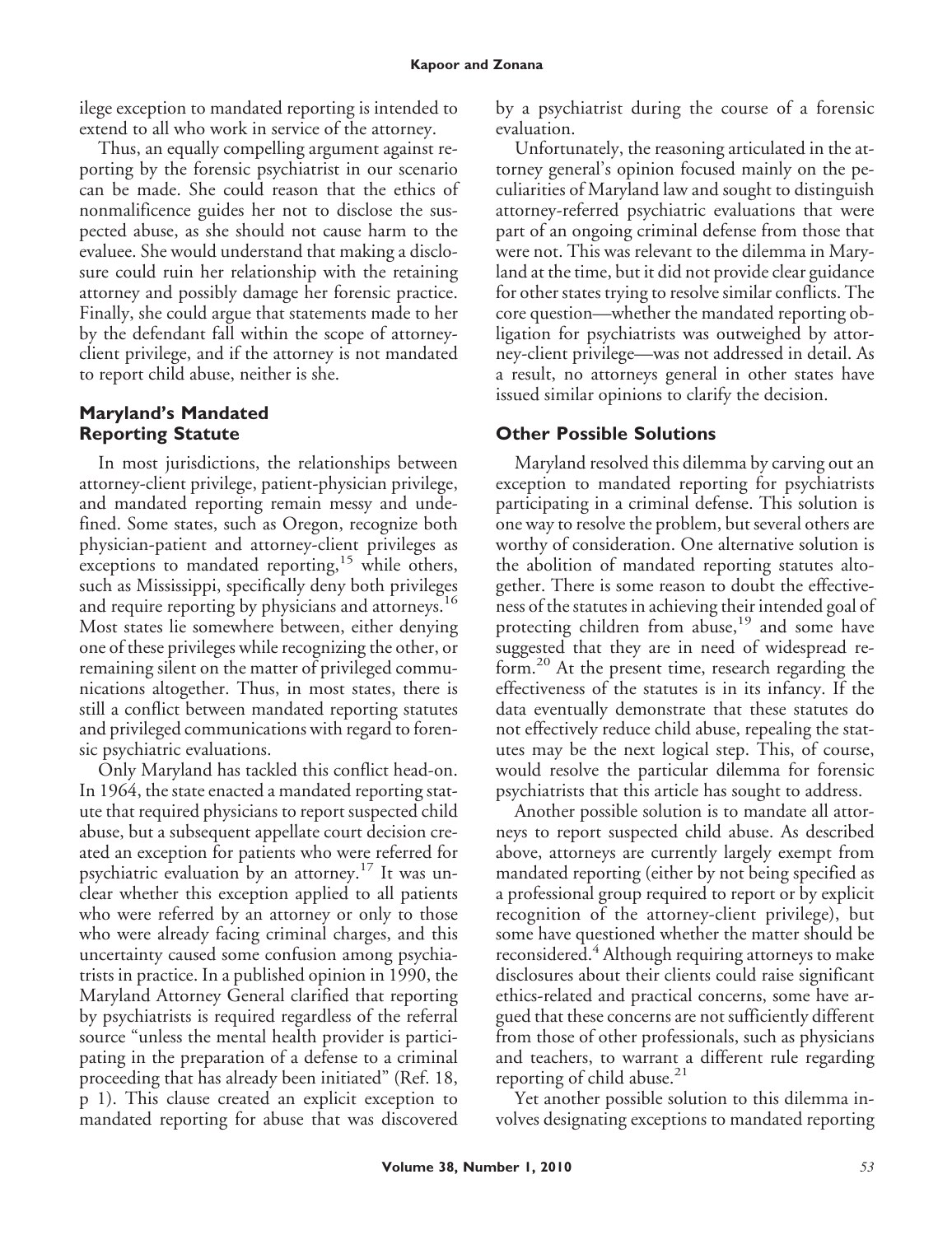for mental health professionals working with certain patient populations who are likely to have perpetrated child abuse, such as pedophiles. Maryland attempted this strategy in the late 1980s by amending its mandated reporting statute so that physicians who were treating patients with pedophilia were not required to report abuse that had occurred prior to the beginning of the treatment.<sup>22</sup> This change was made to encourage patients with problematic sexual behavior to seek treatment without fear of criminal prosecution for past acts (Ref. 19, p 450). However, even before the strategy's efficacy could be assessed, the law was dubbed the "Pedophile Protection Bill" in the lay media, and it was so politically unpopular that it was repealed the following year.<sup>23</sup> One could reasonably assume that the reaction in other states would be similar.

#### **Guidance from** *Tarasoff v. Regents of the University of California*

In many regards, the duty for psychiatrists to issue a *Tarasoff*<sup>24</sup> warning is similar to the duty to report suspected child abuse. Both obligations involve breaching confidentiality between the psychiatrist and patient for the good of a third party—an abused child, in the case of mandated reporting, or a potential victim of violence, in the case of *Tarasoff* warnings. In addition, both scenarios involve potential further harm to the patient, as either type of disclosure by the psychiatrist could result in a criminal investigation and charges filed against the patient. Thus, an analysis of case law and legislation related to *Tarasoff* warnings in the forensic setting may provide some useful guidance when considering the question of child abuse reporting. *People v. Clark*,<sup>25</sup><sup>2</sup> 1990 California Supreme Court decision, has many parallels to the scenario we have been considering throughout this article.

In *Clark*, a defendant was charged with first-degree murder, arson, and attempted second-degree murder after allegedly burning down the house of his former therapist and killing her husband in the fire. At the request of his attorney, the defendant was examined by a forensic psychiatrist. He told the psychiatrist about plans to kill two additional persons, and the psychiatrist issued a *Tarasoff* warning to those individuals. The psychiatrist later testified about the threats at the defendant's trial, and the defendant was convicted on all counts. On appeal, the defendant argued that the psychiatrist should have been precluded from testifying at trial, as any statements made to her were protected under psychotherapist-patient and attorney-client privileges.

The majority opinion in *Clark* discusses only briefly whether the *Tarasoff* warning made by the forensic psychiatrist was proper; it simply affirms the trial court's ruling that the warning was necessary to prevent future harm (Ref. 25, p 150). The matter of whether the psychiatrist should have been allowed to testify about the threats during the murder trial was examined in more detail. The court rejected the defendant's argument that the statements to the psychiatrist were protected under the psychotherapistpatient privilege, but it agreed that the statements were protected under attorney-client privilege, taking the view that the threats were "communications made in the attorney-client relationship" (Ref. 25, p 152) and therefore should be inadmissible in any criminal proceeding.

In essence, *Clark* set a precedent that the forensic psychiatrist who examines a defendant at the request of the defense attorney should make a *Tarasoff* warning if she deems it necessary, but the testimony about that warning may be precluded from a future criminal proceeding because of attorney-client privilege. Subsequent cases in California have readdressed the question of psychotherapists' testimony about *Tarasoff* warnings in criminal proceedings, first expanding and then limiting the scope of that testimony.<sup>26,27</sup> However, it is important to note that none of these cases has suggested that a forensic psychiatrist should not issue the *Tarasoff* warning itself. The point of contention is only whether testimony about that warning is admissible in future criminal proceedings.

Applying this analogy to child abuse reporting suggests that forensic psychiatrists are obligated to report suspected child abuse to a child protective agency, but their testimony about that report in a future criminal proceeding may be limited. However, it is important to note that *Tarasoff* is not a perfect analogy for mandated child abuse reporting. Although the intent of both *Tarasoff* warnings and child abuse reporting is to prevent third parties from harm, the scope of the information that triggers a child abuse report is arguably much broader than the scope of the information that triggers a *Tarasoff* warning. For example, a *Tarasoff* warning would not be issued if the patient who is currently incarcerated discloses past violence against a child (as long as there is no current threat), but such a disclosure may trig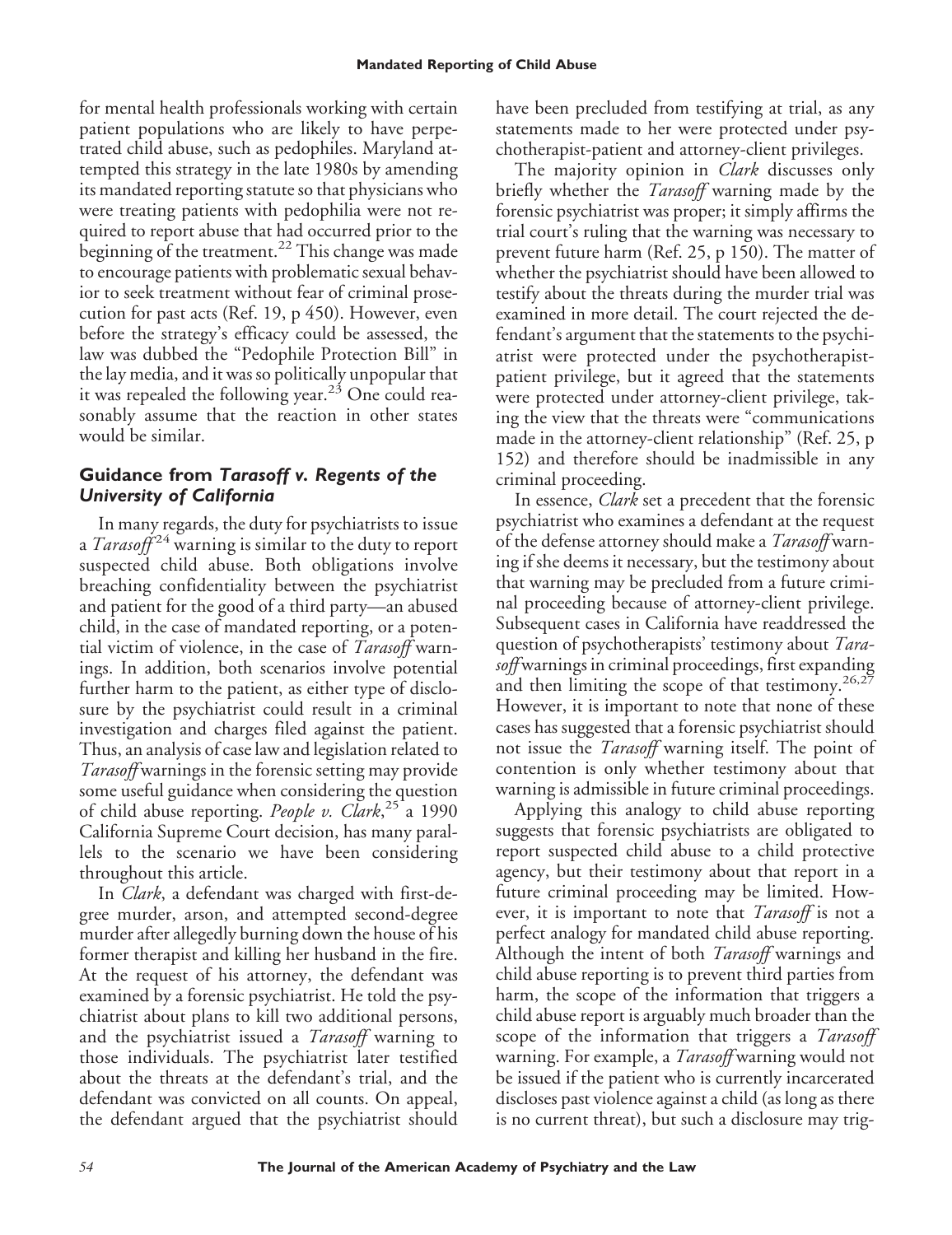ger a report to a child protective agency. Thus, one could argue that child abuse reporting has the potential not only to prevent future harm, but also to punish individuals for prior bad acts, regardless of the current threat to the child. Therefore, child abuse reporting may warrant different treatment from *Tarasoff* warnings with respect to forensic evaluations.

### **Negotiating the Dilemma**

The core dilemma addressed in this article is far from settled, and forensic psychiatrists practicing in most jurisdictions are left to negotiate on a case-bycase basis. These matters are complicated, and there is no clear answer about how to handle the situation. However, the following suggestions can be helpful when faced with making a decision about whether to report abuse that was discovered during a forensic evaluation.

Know Your Obligation. As described above, the specifics of mandated reporting statutes vary significantly from state to state, so it is important first to understand what is legally required in a given state. Consultation with an attorney can be helpful in this regard, but be wary of discussing the topic only with the retaining attorney, as he may not fully understand the physician's obligation and may have the client's best interest as his first priority. If possible, it is best to discuss it with an attorney who has no stake in the outcome of the case. Anonymous consultation with the state child protective agency can also be helpful, but again, be wary of the agency's potential bias toward maximizing reporting.

Think About Confidentiality Warnings, Both to the Client and in Discussions With the Attorney. In all forensic evaluations, the evaluee is informed at the outset about the limitations of confidentiality. When the psychiatrist is retained by the evaluee's own attorney, the psychiatrist typically tells the evaluee that the information learned during the evaluation will be disclosed to others only if the evaluee and his attorney believe it will be helpful to the legal case. However, this warning does not take into account the circumstances in which the psychiatrist may be obligated to disclose information to a third party, such as imminent harm to others (*Tarasoff* warnings) or suspected child abuse. A better confidentiality warning may include a statement about the psychiatrist's

mandated reporting obligation before beginning the evaluation. In addition, it may be helpful to remind the attorney to discuss the psychiatrist's obligation as a mandated reporter with his client before the evaluation, particularly in cases involving known child abuse. Although this measure may not prevent all cases of accidental disclosure (i.e., blurting something out) during the evaluation, it may help to prevent unnecessary harm from coming to the evaluee.

If You Decide to Report, Discuss Your Mandated Reporting Obligation With the Retaining Attorney Before Making the Report as a Way of Preserving the Working Relationship. Although reasonable minds can disagree about a psychiatrist's obligation to report, most people would agree that it is better for the attorney to hear about such a report from the psychiatrist before it is made rather than from the child protective agency or from law enforcement after the fact. Once an evaluee has disclosed an instance of abuse, the psychiatrist should contact the retaining attorney as soon as possible. Although the subsequent conversation may be awkward or contentious, it is always best to be as open as possible about the decision to report. A thoughtful, well-reasoned explanation of the mandated reporting obligation may be the only way to preserve the working relationship with the attorney.

When Making a Report, Do So in a Way That Discharges Your Obligation but Does Not Deliberately Cause Harm to the Evaluee. While mandated reporting statutes impose a legal requirement to report suspected cases of abuse, they usually do not specify what degree of detail about the abuse must be reported. A court has held that "a mental health provider owes a duty to any person, who is the subject of any public report or other adverse recommendation by that provider, to use due care in formulating any opinion upon which such a report or recommendation is based."<sup>28</sup> Therefore, some degree of discretion is advisable when making a report of suspected child abuse. Child protective agencies may urge the reporter to disclose everything he or she knows, and law enforcement officers may contact the reporter to obtain further details to aid in their investigation. However, it is important to remember the ethics of maintaining respect for persons when deciding what to say in a report. A forensic psychiatrist has no duty to help the police "get the bad guy," nor should